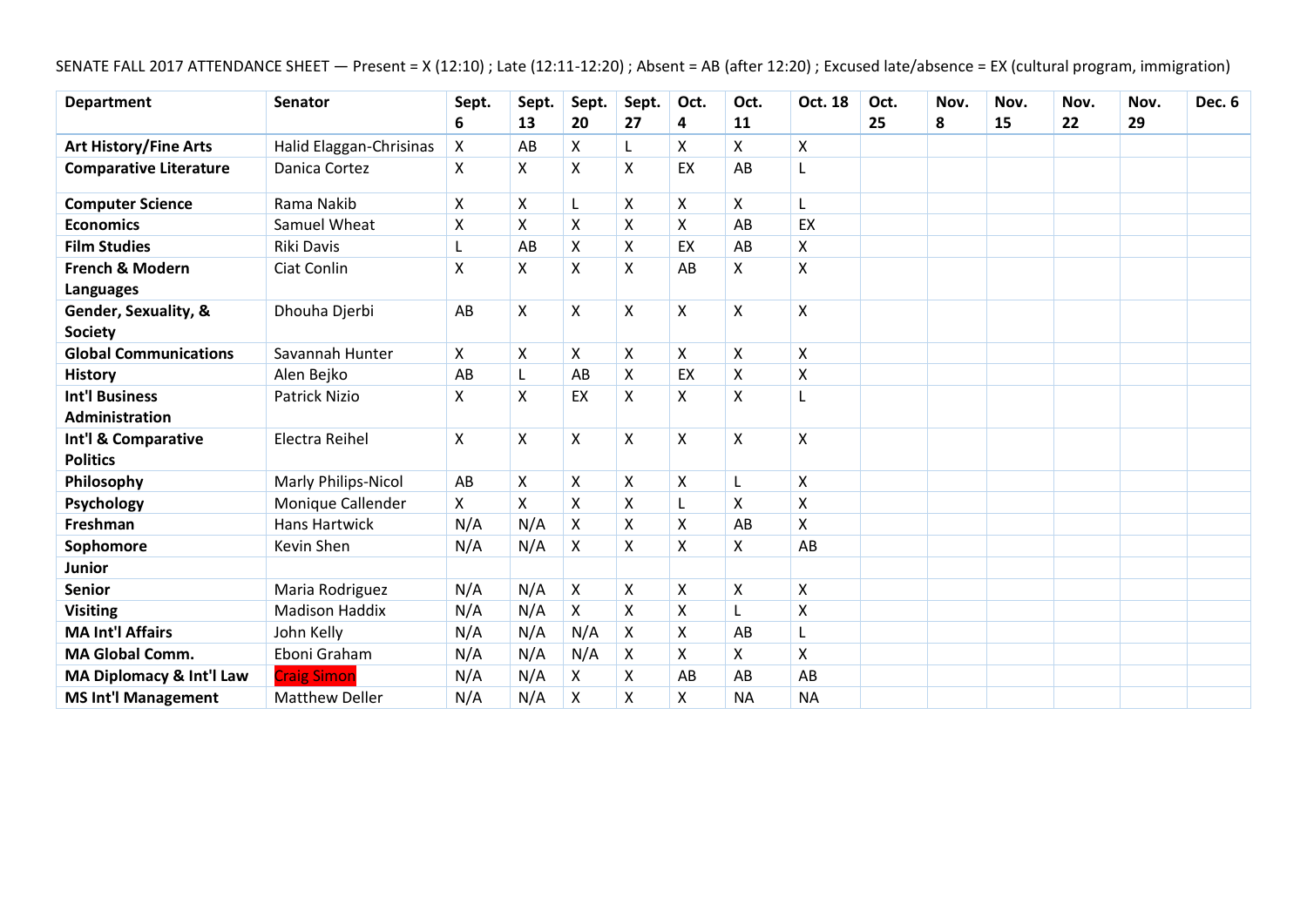## **SGA Senate Minutes for 18 October 2017**

## Taken by USC Communications Director Elizabeth Nguyen Son

### **12:10 – Attendance, Quorum met 13/21, Senate begins**

#### **12:12 – Presentation from Provost Hank Kreuzman**

- The Quai d'Orsay Project student support center
- Showing us what it looks like for feedback
- Integrated student affairs and academic affairs between Combes and the Quai d'Orsay
- Will be torn down and rebuilt
- Connected to Combes
- New music room
- Goal was to bring all services into one space (ARC, careers/internship office, etc.)
- Questions:
	- Will: What does this mean about older spaces?
		- Answer: We probably won't need a couple other sites anymore. We are trying to bring the campus buildings closer together.
	- Leona: So, the study spaces and services will be the new library?
		- **•** Answer: Yes, but we want to know how to design this space for students and where these offices should be?
	- Malick: What are the new facilities being offered?
		- Answer: We'll run through the floor plan next.
	- Monique: Is the conference room going to be open to students for student-led events?
		- Answer: The top floor is currently more for off-hours because of the maximum capacity (if every office has its staff in it AND students are on the top floor, there would be too many people in the building in comparison to the amount of fire exits we have, which would be a fire hazard).
	- Jasmine: Would building hours change?
		- Answer: It will be one space, but when Combes is open, there is no reason why Quai d'Orsay shouldn't be open. It's supposed to be a student life and student learning center so the more it's open, the better it would be. Security would be an issue, but it is being thought of and the SGA will likely have a role to play in the organization of this.
	- Electra: When is this building going to be ready?
		- The end of next year. We hope to be able to use this space as soon as spring 2019. Hopefully, it will be done mid-fall 2018 semester so that offices can begin moving.
	- Anna: Would we be keeping the same furniture, will there be options, will there be student involvement in choosing this furniture?
		- There will be new furniture and we are thinking about taking a current classroom and put in the furniture we are thinking about using and get student feedback.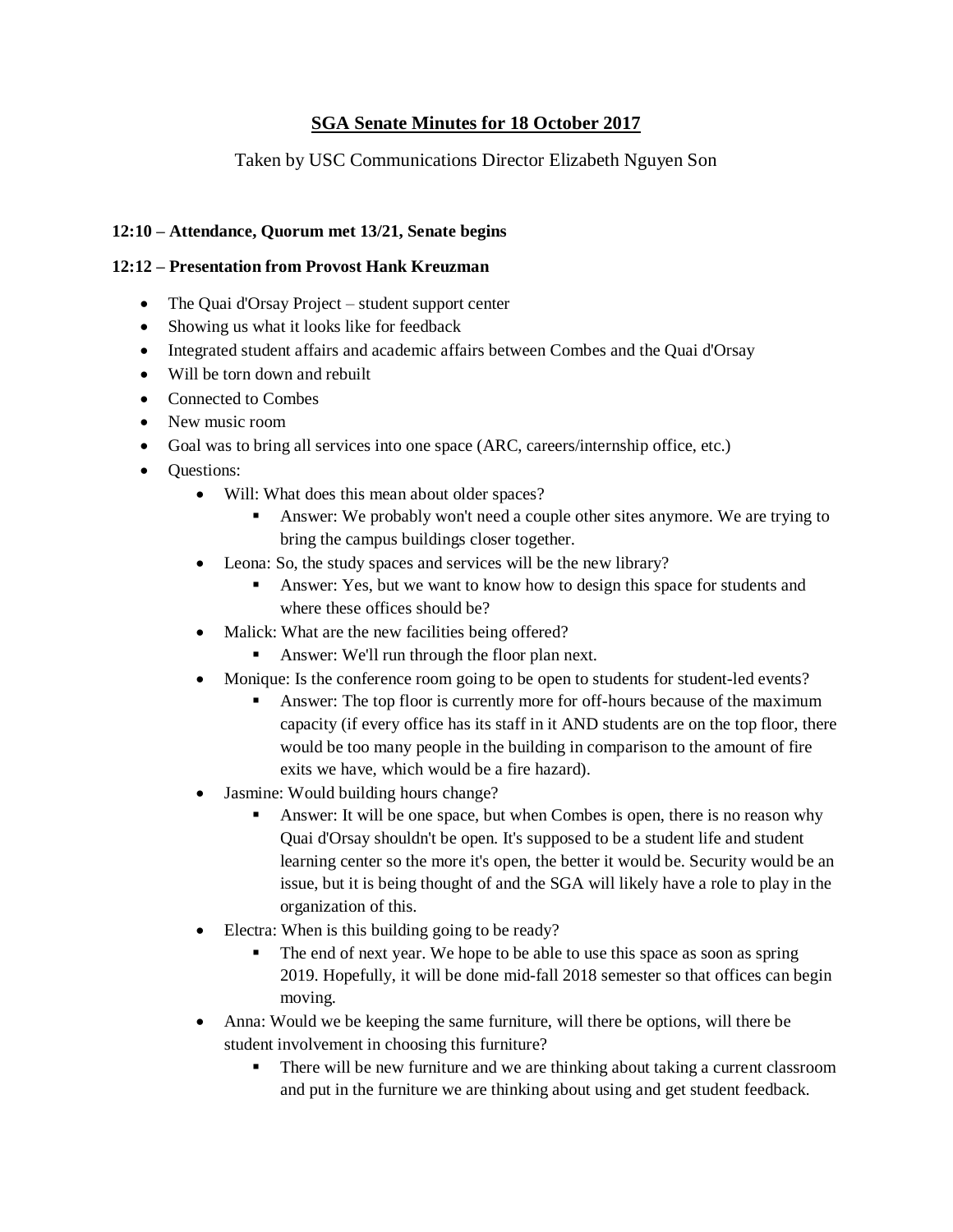- Malick: How is the new building being funded?
	- Answer: None of your tuition fees go towards this building because buildings are funded from donors.
- Riki: Will the Combes lobby become a walkway to the Quai d'Orsay and a study area?
	- Answer: There will be a reading room with a glass wall separating the walkway from Combes to the Quai d'Orsay
- Provost: Who would you want to sit in the lobby of the Quai d'Orsay?
	- Monique: Someone who has general knowledge of AUP and can direct people where they need to go.
	- Will: How many people can sit there?
		- 3 people
	- Jasmine: I think it would be nice to have a rental service for phone and laptop chargers.
	- Eboni: Would the person sitting at the desk an AUP staff member or a student worker? Could it be both?
		- No reason why it couldn't happen.
- Alen: What is the seating capacity of the reading-room? We saw a chart last week and the library has 30-40 seats.
	- **•** Answer: The building will have an overall seating capacity of over 200, not including classroom seats.
- Group study spaces so that students can work together without disturbing others
- Monique: If there is going to be a glass roof over the study room, will there be air conditioning? Because Combes gets really bad in the summer.
	- Answer: We have acknowledged that it could be an issue but do not anticipate it. The glass will be specially treated to be heat resistant but we are adding the capacity to add air conditioning should we eventually need it.
- Marly: Will there be any solar panels?
	- Answer: No, but we have a lot of plants.
	- Marly: Is it open to discussion? It would be a great source of energy (cheaper bills?)
	- Answer: It is definitely a good question that we will take back to the architects.
- High-tech and high-quality vending machines
- Anna: How would we distinguish quiet study spaces and loud study spaces?
	- **•** Answer: Traffic light: green means free and loud, yellow means still for group work but toned down, and red means pin drop silence.
- Leona: From what I understand, the wellness room is supposed to move into this building, how so?
	- It hasn't been fully determined but we want to incorporate it in the Quai d'Orsay/Combes building somehow.
- Chiara: Will there be a gym-space? It has been heavily requested.
	- It hasn't been considered in this building, however, I agree with you and I think it's in the next development campaign.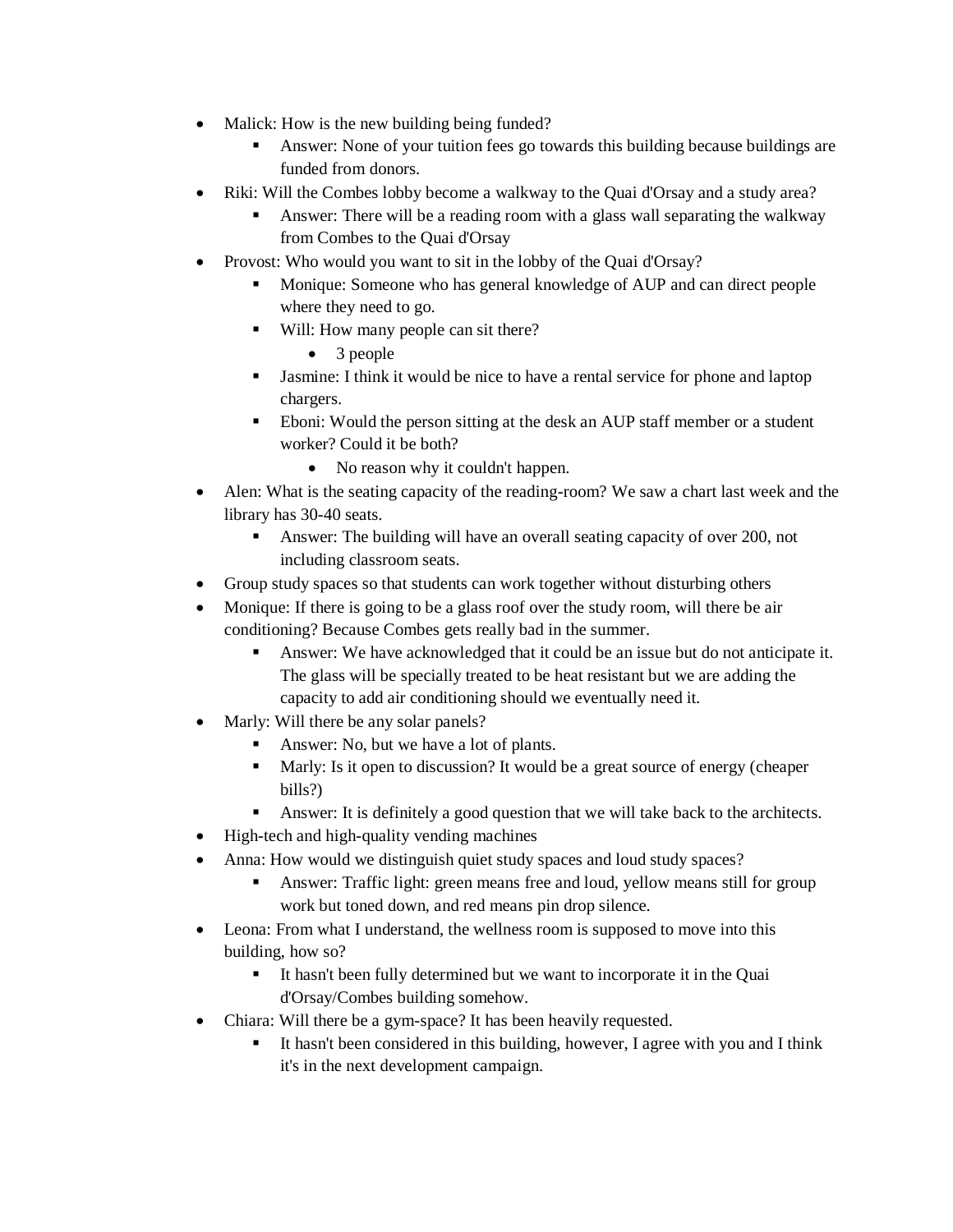- Will: Could we incorporate locker room space so we can store our stuff, go to the gym and come back and shower?
	- Answer: We like that idea; we will keep it in mind.
- New music will be dry and more pleasant
- Some storage space and a maintenance room (which is required by law for maintenance to store their belongings).
- Maria: What is the square footage of one of these floors?
	- Answer: They are all kind of different. But the whole building is about 2000 square meters. So, with Combes it would make approximately 3500 square meters.
- We would like to turn these computer classrooms  $(R+5 \text{ and } R+6)$  into a multimedia room space. During the day there could be classes, in the evening it could entirely student media space.
	- **•** Provost: The kind of learning you need to be doing needs to be involving media, which means while we are thinking about this building, we need to think about what skills you will need in 2040-50. I see these two floors as an opportunity for us to create that space.
- Eboni: As an ASM board member, I think it would be very beneficial for ASM to have their own small space that isn't open for all students.

### **12:54 – ACC Presentation and Budget Requests**

- Inspire Africa, 2 events: "Wax is not African" and African Movie Night
	- o Marly: Motion to allocate **70 euros** to Inspire Africa
	- o Motion passes and **budget approved**.
- Wine Society: Wine Tasting
	- o Monique: Motion to allocate **70 euros** to Wine Society
	- o Motion passes and **budget approved**.
- Computer Science Dept.: Open House October 23rd
	- o Rama used all 90 euros but wanted to cater Chinese food and would like an extra 25 euros.
	- o Marly: Motion to allocate **25 euros** to Computer Science Dept.
	- o Motion passes and **budget approved**.
	- o Marly: When there are extra soft drinks where do they go?
		- **•** They are kept but often they have already opened so we have to give them to students to take home with them.
		- Otherwise they are used for other events.
- Le French Club
	- o Wants to subsidize half of the prices of show tickets (normally 12 euros)
	- o Dhouha: How can you ensure 20 people will come?
		- We won't buy all 20 tickets before having the people.
	- $\circ$  Anna: Is it all in French? I also know that a lot of graduate students would be interested, is it only for the French department?
		- No, it is open for everyone! It's a play and they tend to be all in French.
	- o Monique: Motion to allocate **110 euros** to Le French Club.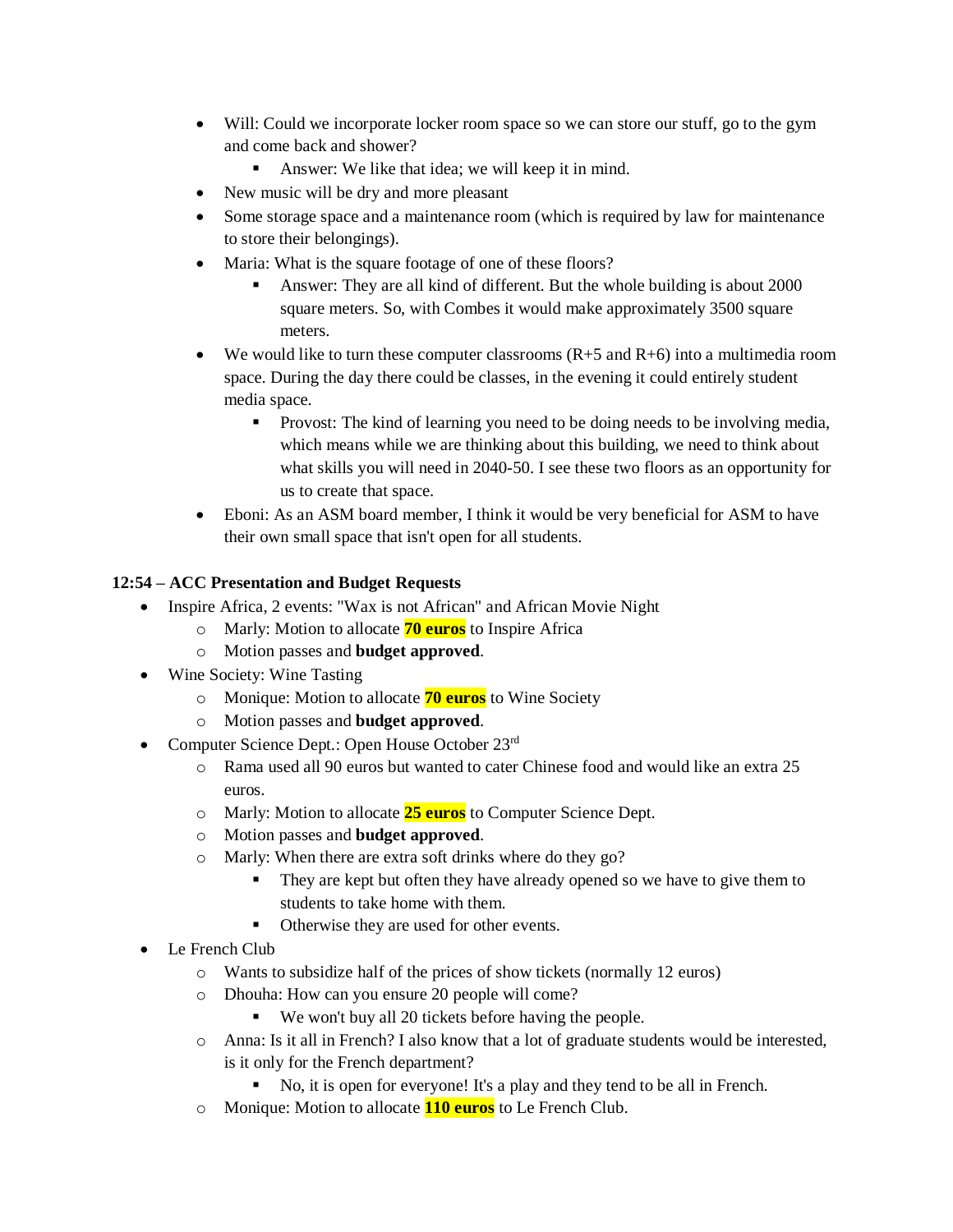- o Motion passes and **budget approved**.
- SGA Bonding Day
	- o Monique: Motion to allocate **474 euros** to SGA Bonding Day.
	- o Motion passes and **budget approved**.

#### **13:18 – Events Committee Presentation**

- Past Events:
	- o Thurs. 12 Oct. International Legal Industry: Tech, Career Paths, & Skills
	- o Thurs. 12 Oct. White Mask Open Auditions
	- o Fri. 13 Oct. Open Mic Night
- Future Events:
	- o Wed. 18 Oct. Job/internship search strategies workshops
	- o Thurs. 19 Oct. Found & Lost: A reading and talk by Alison Leslie Gold
	- o Fri. 20 Oct. "Wax is not African"
	- o Fri. 20 Oct. Halloween Trivia Night
	- o Sun. 22 Oct. Paris en Scène Brunch Cruise for Graduate Students
	- o Wed. 25 Oct. Ballet Opéra Garnier Cultural Program Office
	- o Thurs. 26 Oct. ASM Halloween party with SGA

### **13:25 – Senior Rep./Service Committee Chair Maria Rodriguez**

- Marguerita: 2 events happening next week will be promoted but we will meet with the ACC to discuss the budget requests today and present them next week.
- AUP Gives Back Schedule:
	- $\circ$  Monday nothing
	- o Tuesday La Chorba (lunch) and Silent Auction (evening)
	- o Wednesday Service Club Spotlight Senate Session
	- o Thursday Thanksgiving Dinner
	- o Friday Night of Comedy
	- o Saturday AUP Sports Day

### **13:29 – New Business**

• Bonding Day is tonight! C104! Pizza! T-shirts! Fun!

#### **13:30 – Senate Adjourned**